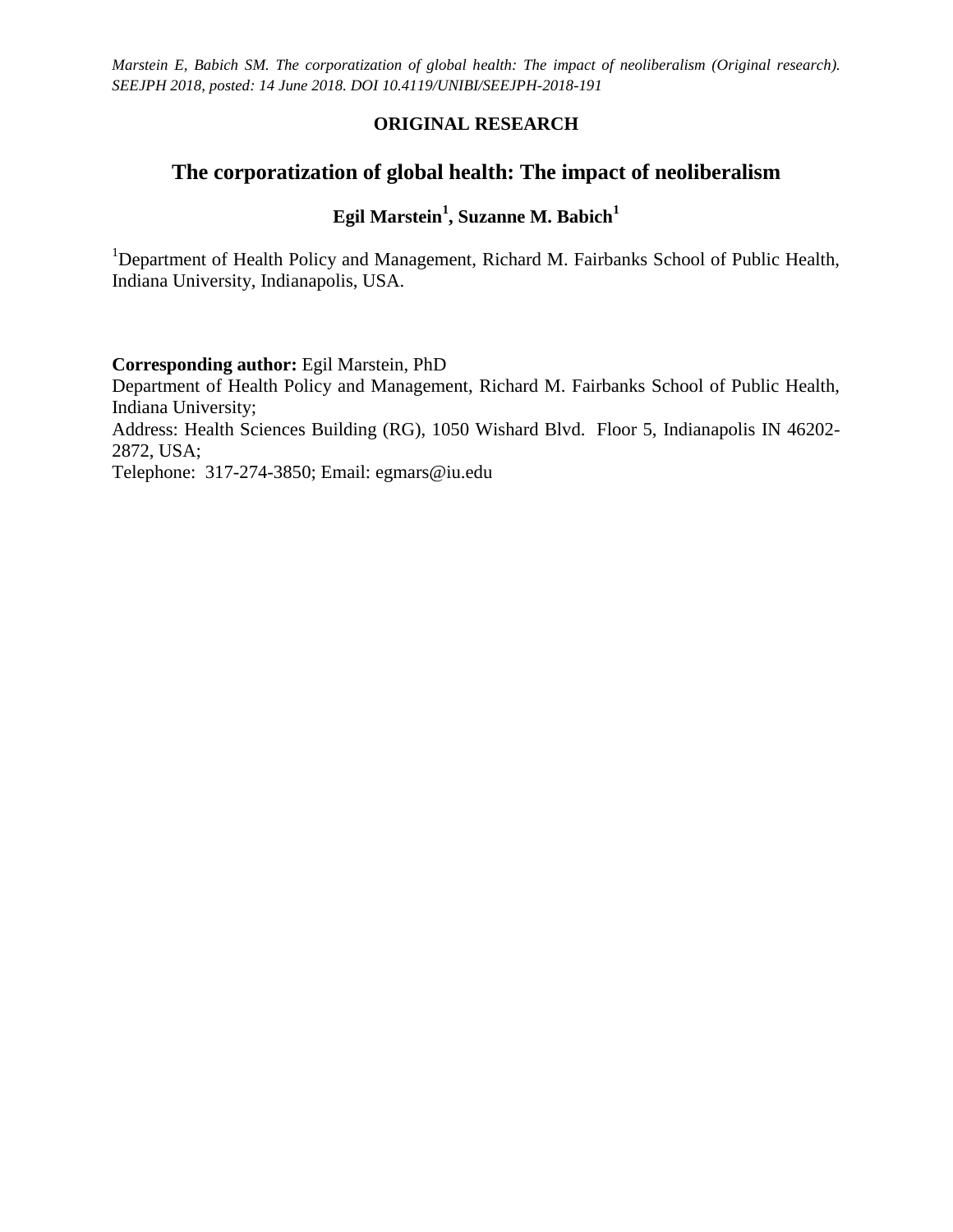#### **Abstract**

Concomitant with the emergence of a neoliberal precept for global health is the decline in support for publicly funded programs working to alleviate health disparities in poor countries. An unequivocal faith in the privatization and marketization of public health services is evident in current day national policy reforms. Commodification of health services is perceived as a cureall. Privatization of global health initiatives contrasts with the past institutional paradigm. Corporate and philanthropic power trumps intergovernmental governance. The epistemological precept is clear: Global health is best served with mandated private initiatives. Powerful foundations cause critical shifts in the balance of power among stakeholders and become preeminent players in global health policy agenda formation. The ethics of consequentialism have attained current day prominence. This contrasts with the merits and relevancy of deontological ethics in which rules and moral duty are central. In this paper, authors make a case for contesting the ethos of *effective altruism* or *venture philanthropy,* suggesting that this approach keeps nations and people from recognizing the oppressive nature of neoliberalism as a governing precept for global health.

*Keywords:* global health governance, global health leadership, venture philanthropy.

**Conflicts of interest:** None.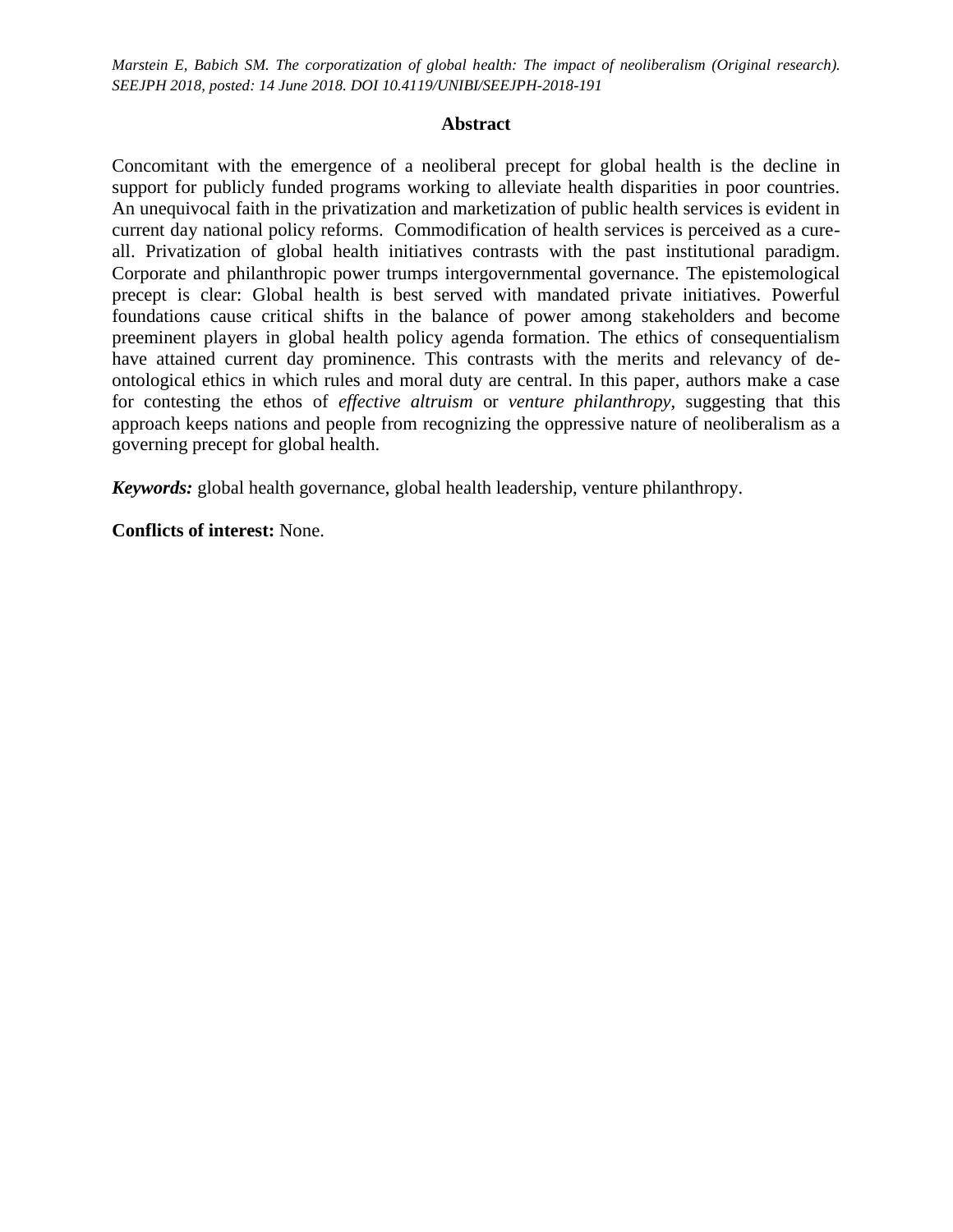#### **The oligarchs of philanthropy**

Over the past forty years of expanding globalization, waves of deregulation and privatization have facilitated the power of private actors. In a 2015 Global Policy Forum (GPF) report, Jens Martens and Karolin Seitz highlighted widespread concern over the power exerted by the philanthropies of corporations, foundations, non-governmental organizations (NGOs) and charitable organizations (1). Transnational corporations – companies operating in multiple countries – exert significant influence within the global economic system, gaining political clout in the process. The GFP reports equate "big philanthropy" with "big business" in their expanding influence on global development policies through grant-making, personal networking and active advocacy. The report points to the need for a renewed political discourse that carefully scrutinizes the impact of these NGOs on the global health policy agenda. It underscores the need to fully analyze the risks and consequences of letting organizations such as the Bill & Melinda Gates Foundation (Gates Foundation) and the Rockefeller Foundation shape the priorities of health programs in developing countries.

In the first half of the last century, the Rockefeller Foundation was particularly influential in shaping the discourse on global health and building the institutional structure of global health governance (1). Since the turn of the millennium, however, the Gates Foundation has become the leading actor. In 2012 and 2013, the amount spent by the Gates Foundation on global health was equal to one half of the total budget of the World Health Organization (WHO) (Gates Foundation: U.S. \$1.98 billion; WHO: US\$ 3.96 billion). The Gates Foundation demonstrates a strong preference for measures based on a biomedical view of public health and clearly embraces the application of innovations and new technologies. This is true despite the fact that in the beginning of the 20th century, public health improvements were mainly achieved through improvements in social conditions, such as hygiene, nutrition, improved housing and education.

Martens and Seitz have suggested that the Gates Foundation approach to tackling global health challenges is disease-specific, using vertical health inventions through vaccines in lieu of a horizontal and holistic approach through overall health system strengthening. Grants made by the Gates Foundation are earmarked or limited to specific program areas. This prompted former WHO Director General Margaret Chan to state at the time that: "My budget is highly earmarked, so it is driven by what I call donor interests" (1).

The WHO is the foremost proponent and caretaker of global health initiatives. It was founded in 1948 as part of the United Nations (UN) to act as "the directing and coordinating authority on international health work" (2). With the arrival of new and powerful actors in the global health arena its importance has steadily dwindled. These new actors dispose of significant resources made available by a wide range of private contributors and corporate philanthropy. The growing importance of private contributions coincides with a decreasing assessed contribution support provided by member states (WHO). Assessed contributions are non-earmarked contributions, whereas voluntary contributions come from private organizations or public institutions and are earmarked for special programs, with donor conditions attached. Earmarked contributions undermine the WHO's capacity to remain true to its original role as a global health authority to direct and coordinate international health work (2).

### **The arrival of modern philanthropy**

The history of modern philanthropy can be traced to the early 19th century in the United States. Motivated primarily as a way to shield private and corporate fortune from taxation and to gain prestige and political influence, wealthy individuals such as John D. Rockefeller (1913) and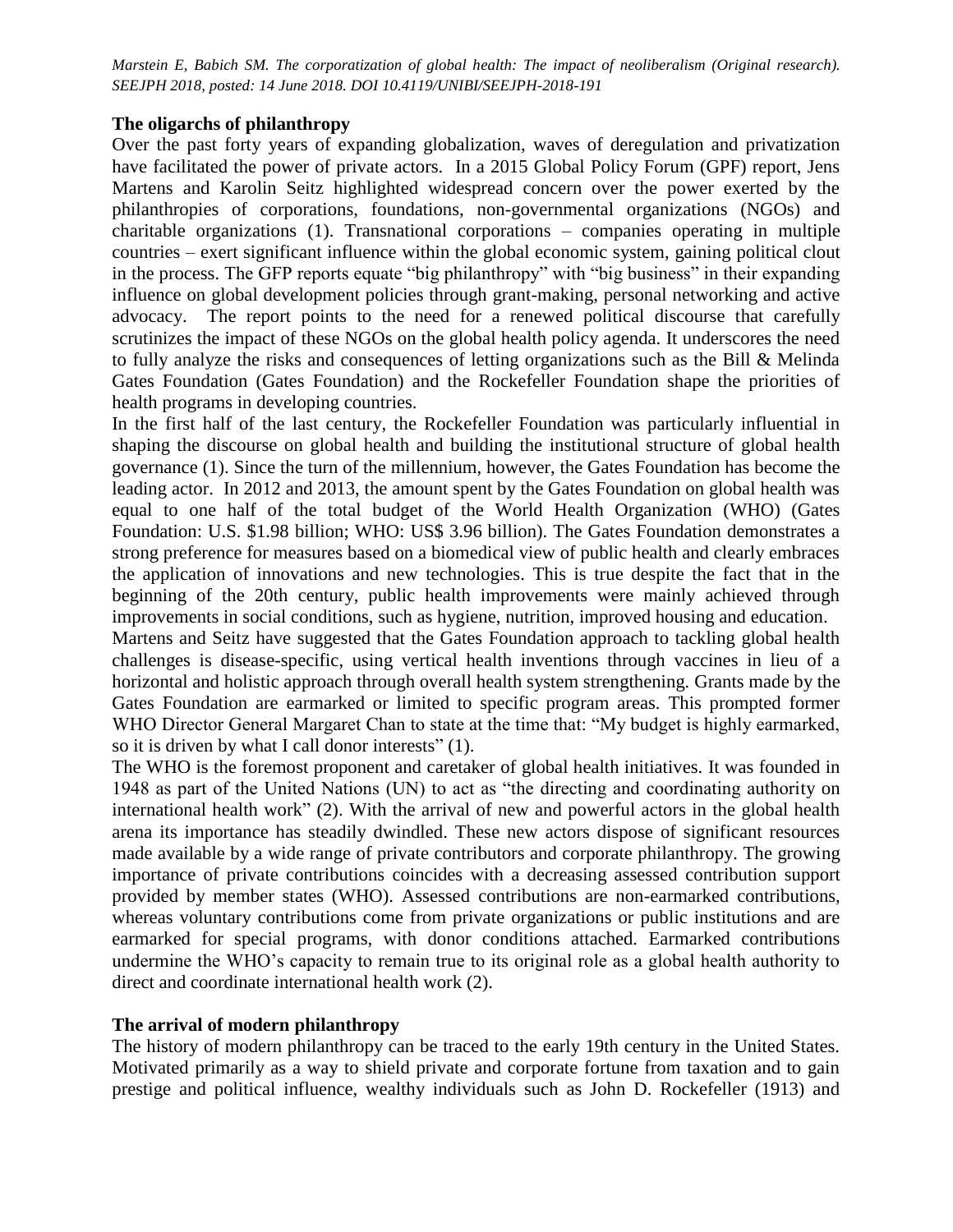Andrew Carnegie (1911) set up the first charitable foundations. In the 1930s, increased income and estate taxes in the U.S. led to further proliferation of U.S. foundations set up by wealthy individuals, most notably by industrialists such as W. K. Kellogg and Henry Ford, creating the most influential foundations with global reach and foundation-supported programs established all over the world (2).

Beyond charitable philanthropic foundations, the number of nongovernmental organizations has proliferated. The term NGO entered common usage through the UN charter at the end of the World War II (WW II). Prior to that, missionary groups, religious orders, and scientific societies engaged in activities crossing continents (3). Whatever the motivation, the population of charitable foundations in the form of NGOs alone now numbers 20,000 globally (3). Criticism of the expanding influence and power of NGOs is mounting. [Issa G. Shivji](https://en.wikipedia.org/wiki/Issa_G._Shivji) argues that the sharp rise in the number and power of NGOs is due to the [neoliberal](https://en.wikipedia.org/wiki/Neoliberal) paradigm and does not purely represent altruistic objectives (4). Shivji criticizes NGOs for aiming to change the world without understanding it and warns that they perpetuate [imperial,](https://en.wikipedia.org/wiki/Imperialism) North-South relationships. James Pfeiffer points to the fact that over the last decade, NGOs (in Mozambique) have fragmented the local health system, undermined local control of health programs, and contributed to growing local social inequality (5). In the geo-political scope, NGOs have been criticized for representing an extension of the regular foreign-policy instruments of some Western countries and groups of countries. According to Michael Bond, "Most large NGOs are striving to make their aid provisions more sustainable. However, some, "mostly in the US, are still exporting the ideologies of their backers."(6).

Viera Pawliková-Vilhanová has traced the evolution of NGOs in Africa , suggesting that their roles represent a continuation of the work of their predecessors, the missionaries and voluntary organizations that cooperated in Europe's colonization of Africa. The author further maintains that the work of NGOs today undermines the efforts of African people to emancipate themselves from economic, social and political oppression. Development NGOs have become part of the neoliberal system that has resulted in widespread impoverishment and loss of the authority of African states to determine their own agendas. NGOs could, and some do, play a role in supporting an emancipatory agenda in Africa, but that involves abandoning the role of missionary by disengaging from paternalistic roles in development initiatives (7).

Efforts to shape stakeholder interests into a uniform global health agenda have led to a recommendation to give intergovernmental institutions such as the WHO a greater diplomatic role, working with nations and philanthropic elites, NGOs and international corporations (7). This could strengthen international cooperation and create needed synergies for confronting global health challenges. WHO Director General Gro Harlem Brundtland (1998-2003) is credited with first proposing that the WHO take on this political role. Dr. Brundtland advocated a normative dimension in global health. The approach emphasized the goal of a healthier world rather than serving a realpolitik line advancing individual state and institutional interests.

From the WHO's original position of promoting health as a human right, the organization has taken on a technocratic approach, prioritizing disease control. Consequently, there is less emphasis on governance issues focusing on social control and the reallocation of resources. A significant factor associated with this policy has been a subscription to economic efficiency as espoused by the powerful foundations promoting their brands of venture philanthropy. The tenet has been to accept a reduced role for the state and intergovernmental institutions when faced with global health challenges. In this way, the system has enabled private organizations to assume a greater role in setting priorities and controlling project governance.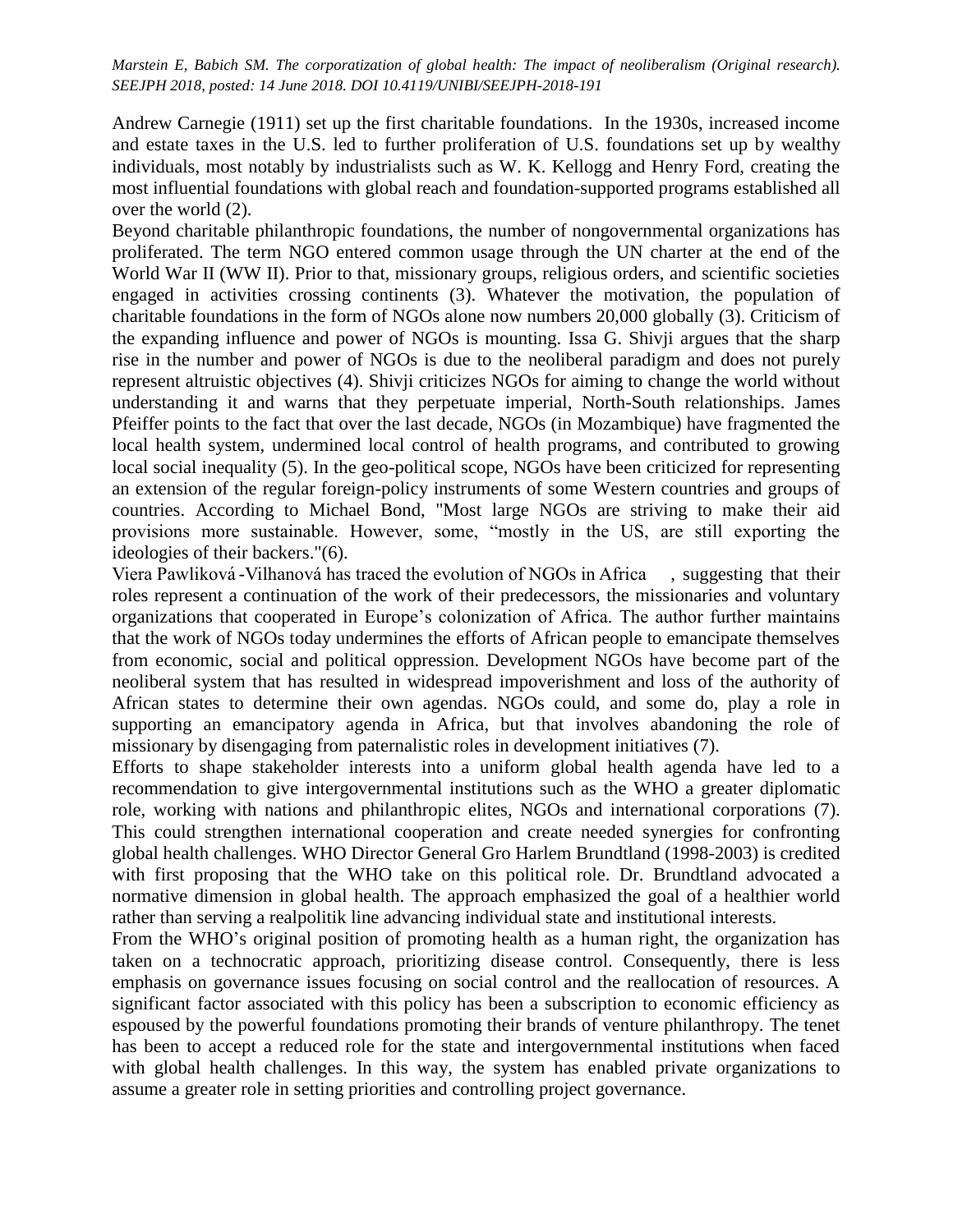### **Challenges**

The proliferation of neoliberalism has, according to Global Health Watch # 4, produced a "global health crisis" in crafting a new global health agenda (8). As the scope of global health challenges grows, so does the call for comprehensive measures to alleviate immediate crises of disease and hunger. Equally important is the need for strong governance institutions to strengthen public health programs and to ensure the capacity to meet future health challenges. To succeed, transnational preparedness will be necessary and attainable only through joint and transparent initiatives focusing on long term and comprehensive priorities.

Meanwhile there are power struggles underway between intergovernmental institutions with authorities mandated to act on behalf of a global consensus and the emerging corporate/philanthropic initiatives capable of thwarting any institutional momentum. Non-bona fide actors are rendering intergovernmental institutions significantly weaker in their efforts to carry out their mandated roles of "directing and coordinating authority on international health work" $(2)$ .

Dominant philanthropic foundations have succeeded in creating a web of corporate, public and private actors working in unison and acting authoritatively relative to public governance. Succumbing to this corporatization of global health, the WHO collaborates with powerful philanthropic foundations targeting specific projects, most commonly vaccine programs. The price paid is the relinquishing of global health governance to project organizations that do not answer to any national or international authorities with regard to priorities, transparency or any considerations relative to recipient countries. Through a process of transforming global health into a neoliberal policy framework, it has brought about a refeudalization of global health. The community of nations comprising the WHO has abandoned moral and ethical ideals in favour of practical realities.

In "The Structure of Scientific Revolutions" (9), Thomas Kuhn paraphrased the old Greek concept of Paradigm, originally meaning a model or a pattern that the Demiurge (the God) used when creating the cosmos, and thus offered a way to interpret the world. In more modern terms, Kuhn describes a scientific paradigm as a universally recognized achievement that, for a time, provides a framework for solutions for a community of practitioners. The idea that a current paradigm represents the only conceivable reality works to protect the paradigm from being undermined. Kuhn's thesis may be considered relevant in light of the current neoliberal scheme in global health. Corporate oligarchs seem currently secure in their capacities to enforce their desired objectives.

The paradigm of neoliberalism seems unassailable, as its popularity is embedded in public health governance in national, international and intergovernmental organizations. Generally, the greatest barrier to any paradigm shift is the inability or refusal of the public to see beyond the current model of thinking. Opposition to neoliberalism appears to be insignificant, considering the present day scope of application. Economic models promoting commodification and marketization of what were previously considered public goods and services are secure. Global trade agreements facilitated by financing institutions such as the World Bank, the International Monetary Fund (IMF) and the European Central Bank (EUB) enhance globalization, capital accumulation and the reconstituting of social class structures. Reversing this embodiment of ideology, social construction of knowledge and related, powerful institutions today seems incomprehensible.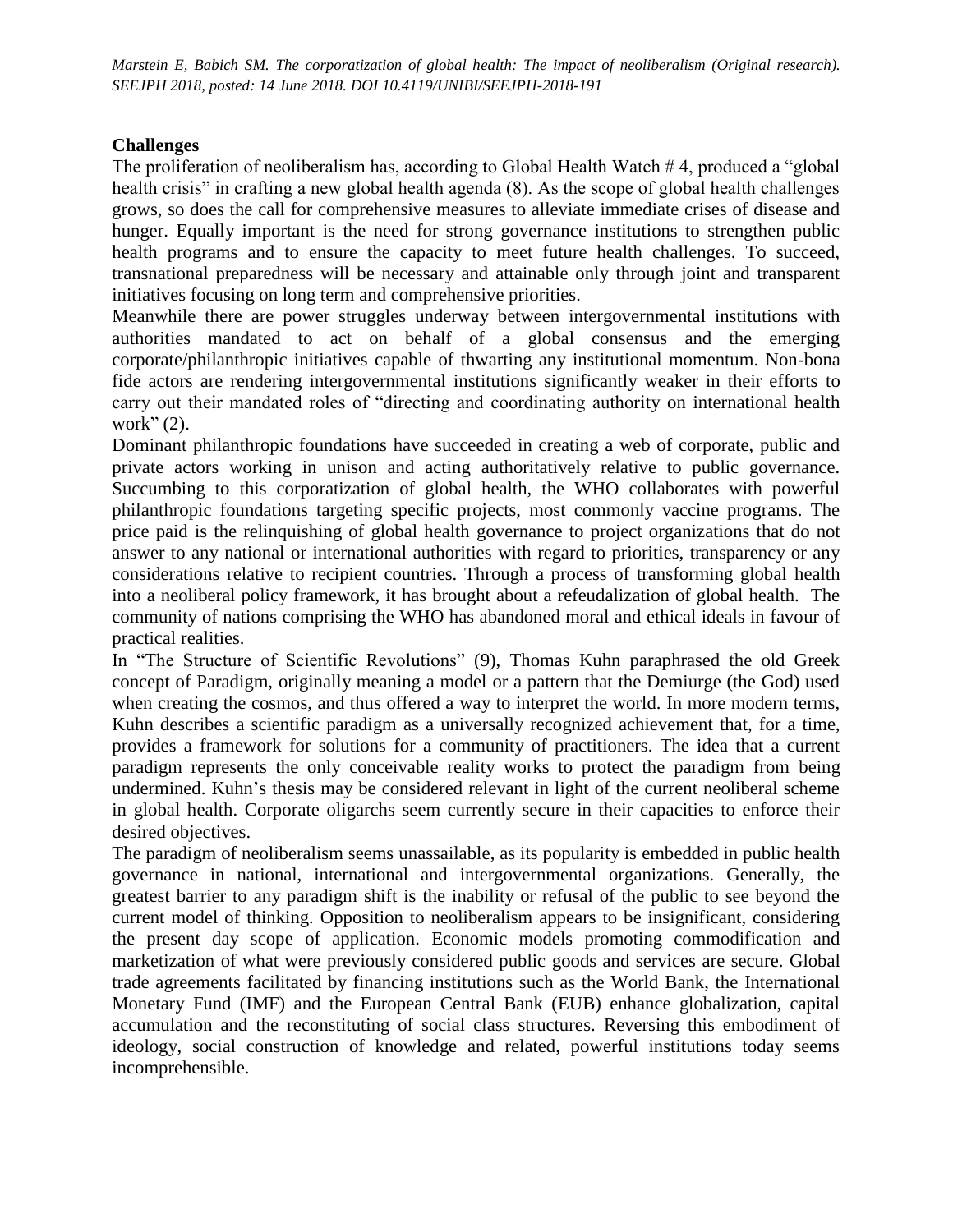#### **A way forward?**

Kuhn described the possibility for movements that could lead to a *paradigm shift*, an overthrow of an incumbent paradigm. In his classic book, "The Structure of Scientific Revolutions" (9), Kuhn concludes that, "The successive transition from one paradigm to another via revolution is the usual developmental pattern of mature science" (9). Neoliberalism's history vested in social philosophy and economic liberalism may hardly be termed a mature "science". Even metaphysics lost its significance with the arrival of the Enlightenment, setting the stage for scientific revolutions. Paradoxically, one may perceive hope for a paradigm shift or, in what Foucault termed an epistemological shift, confronting a paradigm in the perspective of competing worldviews.

The French philosopher Michel Foucault (1926-1984) employed the old Greek term *episteme* and *[discourse,](https://en.wikipedia.org/wiki/Discourse)* in a highly specialized sense, in his work, "*[The Order of Things"](https://en.wikipedia.org/wiki/The_Order_of_Things)* (10). An episteme referred to the historical *[a priori](https://en.wikipedia.org/wiki/A_priori_and_a_posteriori)* that grounds knowledge and its [discourses.](https://en.wikipedia.org/wiki/Discourse) It represents the [condition of their possibility](https://en.wikipedia.org/wiki/Condition_of_possibility) within a particular epoch. Herein lies hope for a paradigm shift, where Foucault´s model of discourse may be applied to contest the current day epistemology and challenge the feudal order of global health. Jeremy Shiffman outlines such an approach, drawing on the theory of social constructivism (11). Shiffman suggests that the rise and fall of a global health issue may have less to do with how "important" it is in any objective sense, and more to do with how supporters of the issue come to understand and portray its importance:

*"The rise, persistence and decline of a global health issue may best be explained by the way in which its policy community - the network of individuals and organizations concerned with the problem - comes to understand and portray the issue and establishes institutions that can sustain this portrayal"* (11).

Beliefs and activities are best understood from the perspective of cultural origin. Berger and Luckman, suggest an explanation to aid in understanding the popularity of neoliberalism today when viewed in the context of global health. The qualitative understanding of society is a social construction of reality and a function of a cognitive bias. Knowledge is socially constructed, as are ideologies, subjecting populations to norms and controlling their lives and institutions. Michelle Foucault´s perspectives of power and, particularly the power of profession, are a reminder of the role that power plays in the discourse of society. In much of his work, Foucault's thesis was that any dominant ideology serves the interest of the ruling class (10). In linking this latter precept of power to his thesis of modern medicine, Foucault viewed the power and accomplishments of modern medicine as an epistemological shift ascribed to the consequence of the modern medical clinic manifested in its institutional power. It is perhaps a novel proposal of this paper to equate Foucault's thesis to the significance of modern day institutions such as the IMF, the World Bank and the World Trade Organization serving in empowerment capacities for neoliberalism.

Following Foucault's thesis, only the process of philosophical reasoning could generate an epistemological shift, thereby displacing the neoliberal paradigm and its governing precepts of global health. In what Foucault labels *discursive formations,* a humanistically inspired exchange of views could be contrasted with corporate vested neoliberalism. This may ultimately displace the prevailing attachment to the governance of global health initiatives by corporate and philanthropic elites. It holds the promise of bringing about the re-emergence of global health governance vested in the transnational consensus of elected representatives. It increases the likelihood of global health policies and programs designed in the public interest, with resources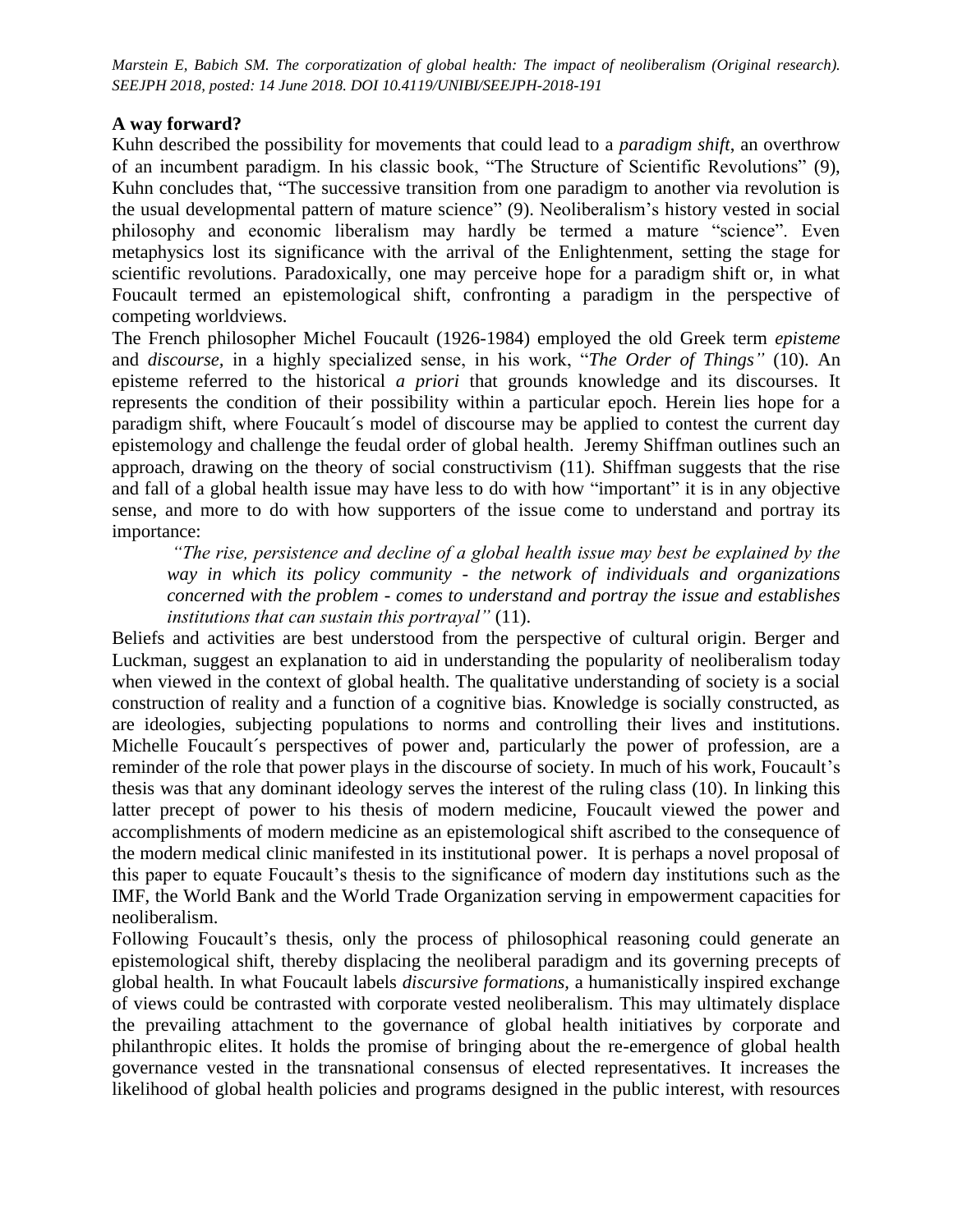directed to those initiatives of greatest priority to ensure improved health and health equity for all people worldwide.

The implications for global public health practice are profound. The way forward must begin with broad, inclusive philosophical reasoning, discourse and debate about the role of corporate philanthropy and the ethics of treating health services as commodities.

#### **Conclusion and implications for practice**

The obstacles to advancing global health in the best long-term public interests are not only related to accessing and prioritizing resources. They include disputes about ideologies, philosophies and competing vested interests. The commodification and marketization of health services, interventions and technologies attract powerful corporate actors capable of circumventing intergovernmental institutions and any other public governance initiative that poses a threat. The current situation highlights how the concepts of effective altruism, corporate philanthropy and the practice of utilitarianism sideline public institutions to bring about local and national autonomy.

Decades of neoliberal measures vested in the governing policies of developed countries encourage public-private partnerships that escalate the dominating role of the private sector. Discussions and debates that critically analyze the impact of neoliberalism may seem unrealistic, considering how entrenched the precept of economic liberalism is around the world. It is embedded in the charters of international trade policies enforced by institutions such as the World Bank, the IMF and the World Trade Organization, with the supportive groundwork of the OECD.

This union between the corporate world and a public sector vested in neoliberal dogma illustrates the need for powerful, transformative actions that can bring about change. The Thomas Kuhn theory of scientific revolutions is salient. Replacement of the existing paradigm will require bold, determined efforts. A discursive formation to reach consensus is a necessary first step.

### **References**

- 1. Martens J, Seitz K. Philanthropic Power and Development: Who shapes the agenda? Bischöfliches Hilfswerk MISEREOR, Germany; 2015.
- 2. Adams B, Martens J. Fit for whose purpose? Private funding and corporate influence in the United Nations. Global Policy Forum, New York; 2015:59.
- 3. Davis T. NGO's: A Long and Turbulent History. The Global Journal 2013;15.
- 4. Shivji IG. Silences in NGO Discourse: The Role and Future of NGOs in Africa. Networks for Social Justice. Nairobi & Oxford; 2007.
- 5. Pfeiffer J. NGOs and primary health care in Mozambique: The need for a new model of collaboration. Soc Sci Med 2003;56:725-38.
- 6. Bond MS. The Backlash against NGOs. Prospect, April 2000; Issue No. 51.
- 7. Pawlikova-Vilhanova V. Christian missions in Africa and their role in the transformation of African societies. J Asian Afr Stud 2007;16:249-60.
- 8. People's Health Movement, Medact, Medico International, Third World Network, Health Action International and ALAMES. Global Health Watch 4: An Alternative World Health Report, Zed Books Ltd; 2014.
- 9. Kuhn T. The Structure of Scientific Revolutions, University of Chicago Press; 1962.
- 10. Foucault M. The Order of Things: An Archaeology of the Human Sciences, (1966) (English ed. 1970). Tavistock Publications, UK; 1970.